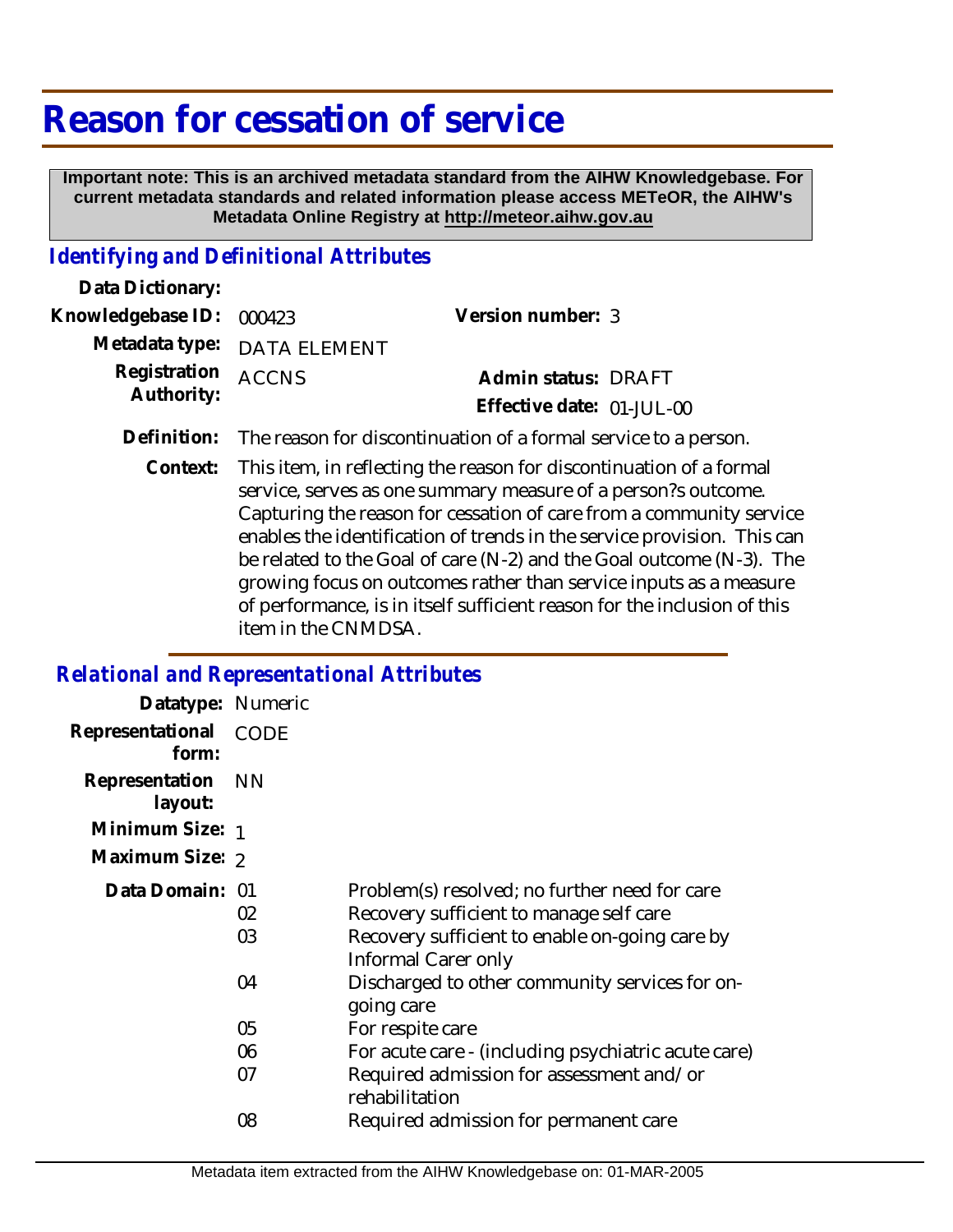- 09 Required terminal care in another setting
- 10 Person died at home
- 11 Person terminated care
- 12 Other

99

Not stated/ inadequately described/ not coded

Guide For Use: The following numbers refer to Item codes listed above:

01 PROBLEM(S) RESOLVED; NO FURTHER NEED FOR CARE is restricted to those instances where persons with self-limiting conditions have achieved recovery such that care is no longer necessary. This may include persons with established or longterm health problems who are normally independent in their management, recovering from an unrelated condition or shortterm non-recurrent exacerbation.

02 SELF CARE means that the problem has not been resolved, but has reached a level of resolution, and/or the person has become sufficiently proficient or independent, for self care to be possible. 03 For INFORMAL CARE to apply, discharge must be dependent on availability of an informal carer, even though a person may partially self care.

04 OTHER COMMUNITY CARE means the person?s discharge is dependent upon receipt of external support from a formal community service.

10 PERSON DIED AT HOME could be interpreted more broadly as ?while still in the care of the home nursing service?, if the death was not actually in the home but the person was still living at home and died in another location eg. while shopping. If the death occurred at home and was not expected at that time then the following item Cessation of service status (N-10) would reflect this as ?Unplanned?.

11 PERSON TERMINATED CARE covers a range of circumstances such as re-location, holiday, dissatisfaction with service, voluntary transfer to another nursing service or loss of contact with person. The distinguishing feature of this option is that the discharge is the person?s choice; otherwise they would continue in care. Services may wish to record the greater details relating to reasons for terminating care for quality monitoring purposes and map to code 12 for the CNMDSA.

**Collection Methods:** Collected at discharge

## *Administrative Attributes*

**Source Document:**

**Source Organisation:** Australian Council of Community Nursing Services Inc.

**Comments:** Originally numbered 000626 version 2.